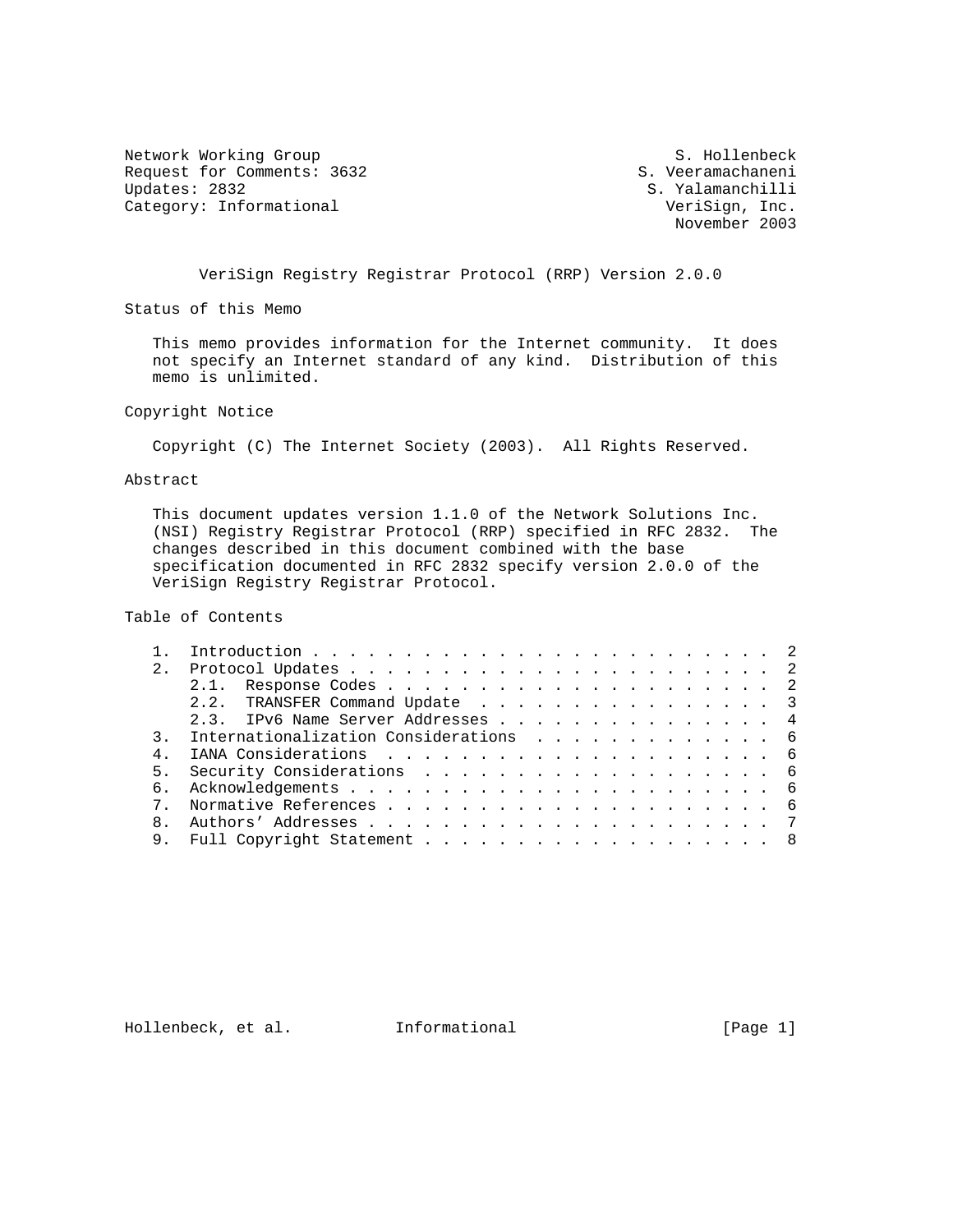# 1. Introduction

 The Network Solutions, Inc. (NSI) Registry Registrar Protocol (RRP) was developed by NSI in 1998 and 1999 to allow multiple registrars to provide second level Internet domain name registration services in the top level domains (TLDs) administered by the NSI TLD registry. Version 1.1.0 of the NSI RRP was published as Informational RFC 2832 [2] in May 2000. This document describes changes to RFC 2832 that specify version 2.0.0 of the protocol.

Conventions Used In This Document

 The key words "MUST", "MUST NOT", "REQUIRED", "SHALL", "SHALL NOT", "SHOULD", "SHOULD NOT", "RECOMMENDED", "MAY", and "OPTIONAL" in this document are to be interpreted as described in BCP 14, RFC 2119 [1].

 In examples, "C:" represents lines sent by a protocol client and "S:" represents lines returned by a protocol server.

#### 2. Protocol Updates

 This specification describes several modifications to RFC 2832 [2]: two new response codes have been added, domain TRANSFER command processing has been updated to allow a client to cancel a requested domain transfer, and support for IPv6 name server addresses has been added.

### 2.1. Response Codes

 Section 5.1 of RFC 2832 [2] has been updated to include two additional error response codes.

510 Invalid encoding

 The value of a domain name or name server entity contains invalid ASCII compatible encoding used to represent an internationalized domain or host name. The encoding is checked and verified in two situations: when registering an internationalized domain name or name server name, and when changing the name of a name server and the new name of the server is internationalized.

Hollenbeck, et al. Informational [Page 2]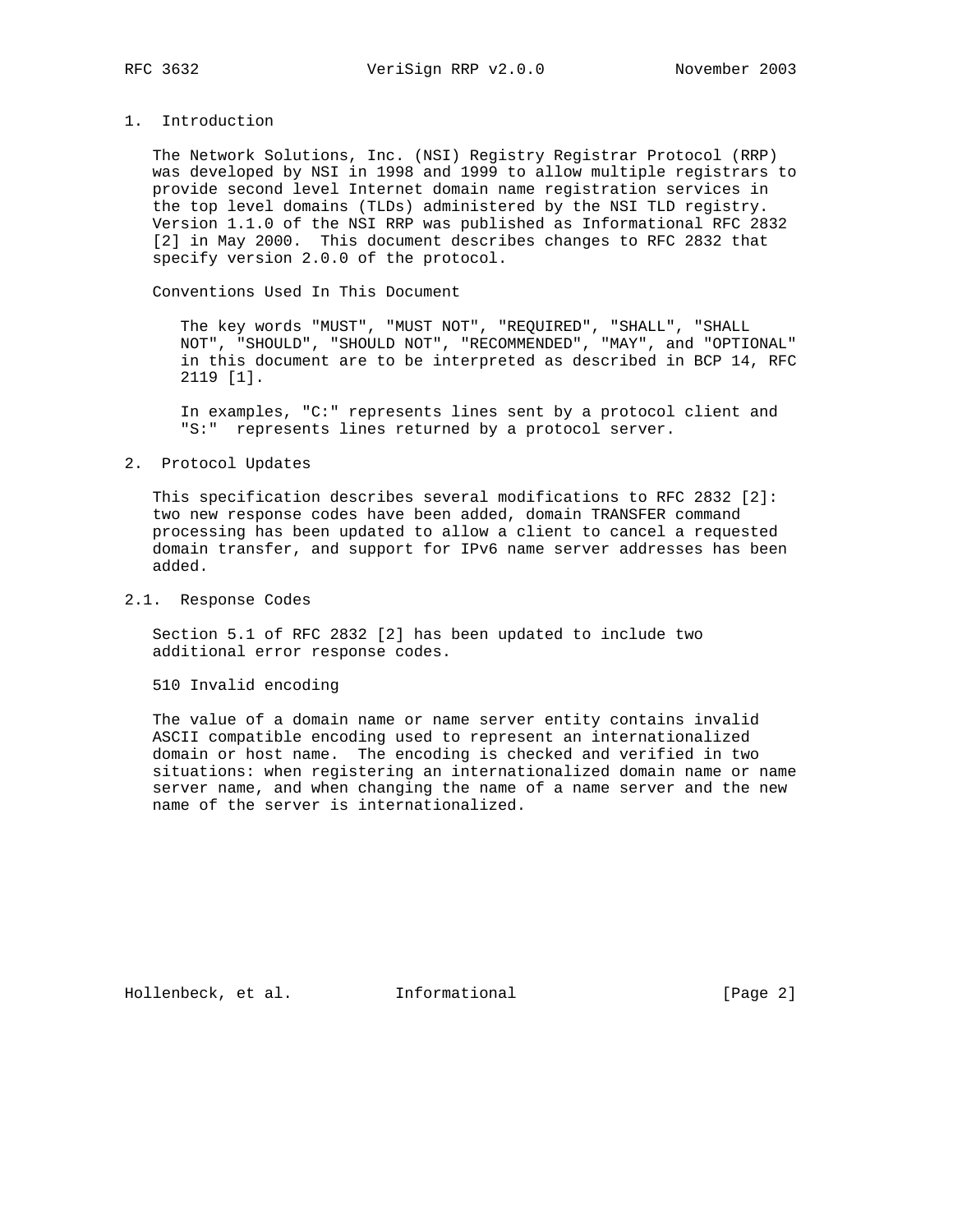Section 5.2 of RFC 2832 [2] has been updated to include response code 510 as a possible error value returned from the ADD command:

 Command: ADD Success: 200, 220 Failure: 420, 421, 500, 502, 503, 504, 505, 507, 508, 510, 520, 531, 535, 540, 541, 545, 546, 547, 549, 550, 554

557 Name server locked

 An attempt has been made to modify or delete a name server that is hosting a TLD in the root zone. Modifications to the root zone can only be made with the approval of the U.S. Department of Commerce and IANA, so if the registrar absolutely needs to modify or delete such a name server, the action needs to be coordinated through the registry operator using an out-of-band communications channel.

 Section 5.2 of RFC 2832 [2] has been updated to include response code 557 as a possible error value returned from the DEL and MOD commands:

 Command: DEL Success: 200, 220 Failure: 420, 421, 500, 502, 503, 504, 505, 507, 508, 520, 531, 532, 533, 541, 544, 545, 547, 549, 551, 552, 553, 557

 Command: MOD Success: 200, 220 Failure: 420, 421, 500, 502, 503, 504, 505, 507, 508, 510, 520, 531, 535, 540, 541, 542, 543, 544, 545, 547, 549, 550, 551, 552, 553, 557

2.2. TRANSFER Command Update

 Section 4.3.10 of RFC 2832 [2] has been updated to include an additional TRANSFER command processing option.

Old text:

 Authorized User: All registrars MAY use the TRANSFER command to request the transfer of registration service authority to the requesting registrar. Only the current sponsoring registrar of a domain name may explicitly approve or reject a requested transfer. The registry MAY implicitly approve or reject requested transfers after a fixed amount of time.

Hollenbeck, et al. 1nformational 1999 [Page 3]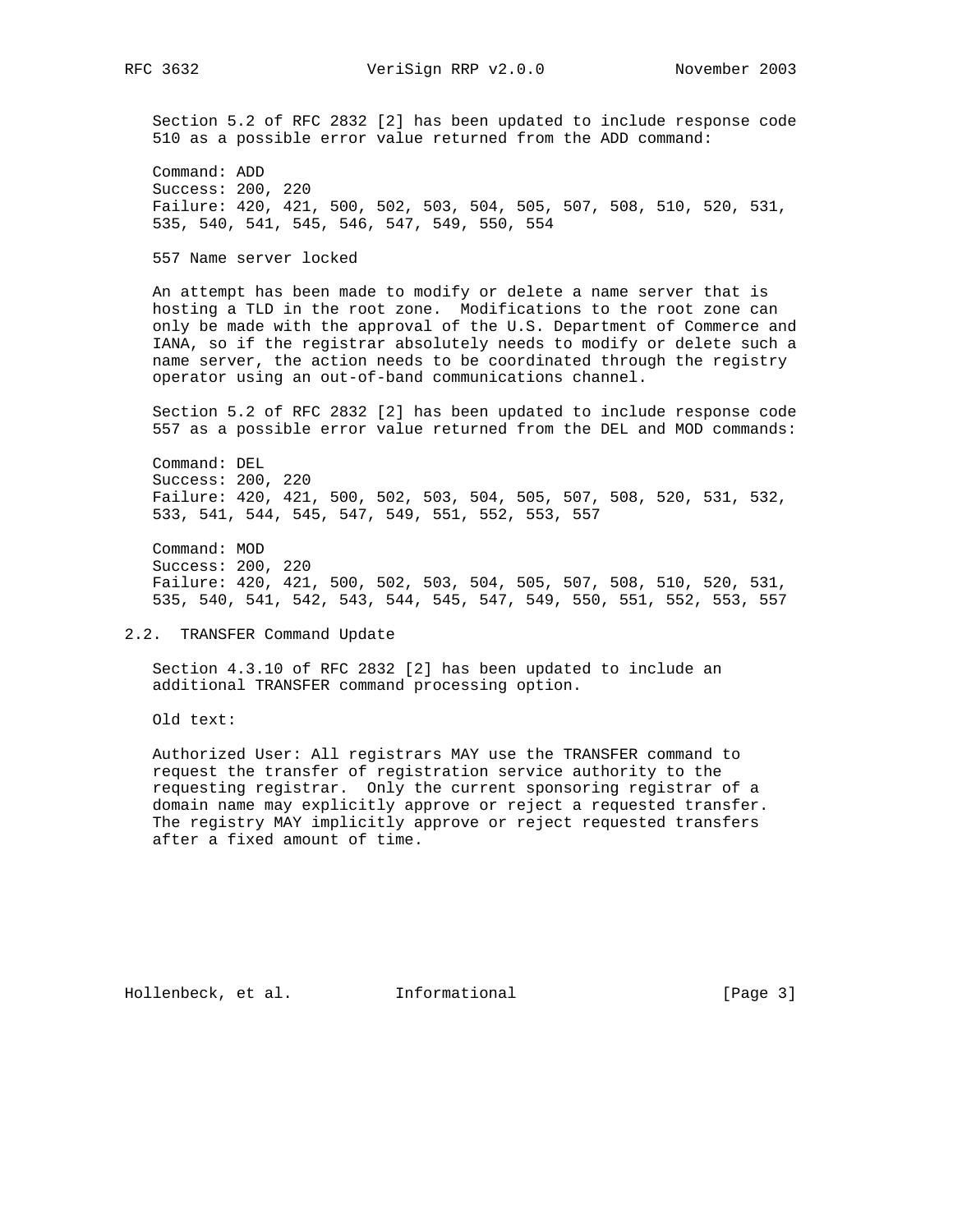New text:

 Authorized User: All registrars MAY use the TRANSFER command to request transfer of registration service authority to the requesting registrar. Only the current sponsoring registrar of a domain name may explicitly approve a requested transfer. The current sponsoring registrar MAY explicitly reject a requested transfer. The registry MAY implicitly approve or reject requested transfers after a fixed amount of time. The requesting registrar MAY cancel a pending request, but the request to cancel the transfer MUST be sent before it has been explicitly approved or rejected by the current sponsoring registrar or it has been implicitly approved or rejected by the registry.

Example:

A registrar cancels a previously requested domain transfer:

```
 C:transfer<crlf>
C:-Approve:No<crlf>
C:EntityName:Domain<crlf>
C:DomainName:example.com<crlf>
C:.<crlf>
S:200 Command completed successfully<crlf>
S:.<crlf>
```
# 2.3. IPv6 Name Server Addresses

 Section 7 of RFC 2832 [2] has been updated to include support for name servers using IPv6 addresses. IPv6 addressing architecture is described in RFC 3513 [3]. This ABNF [4] grammar supplements the grammar defined in RFC 2832.

; Lexical Tokens

hexdigit = digit / %X41-46 / %x61-66 ; 0-9 / A-F / a-f

doubleoctet = 1\*4hexdigit

docolon = doubleoctet colon

colondo = colon doubleoctet

ip-address = ip-address-v4 / ip-address-v6

 ; ipv4 addresses ip-address-v4 = 1\*3digit dot 1\*3digit dot 1\*3digit dot 1\*3digit

Hollenbeck, et al. Informational [Page 4]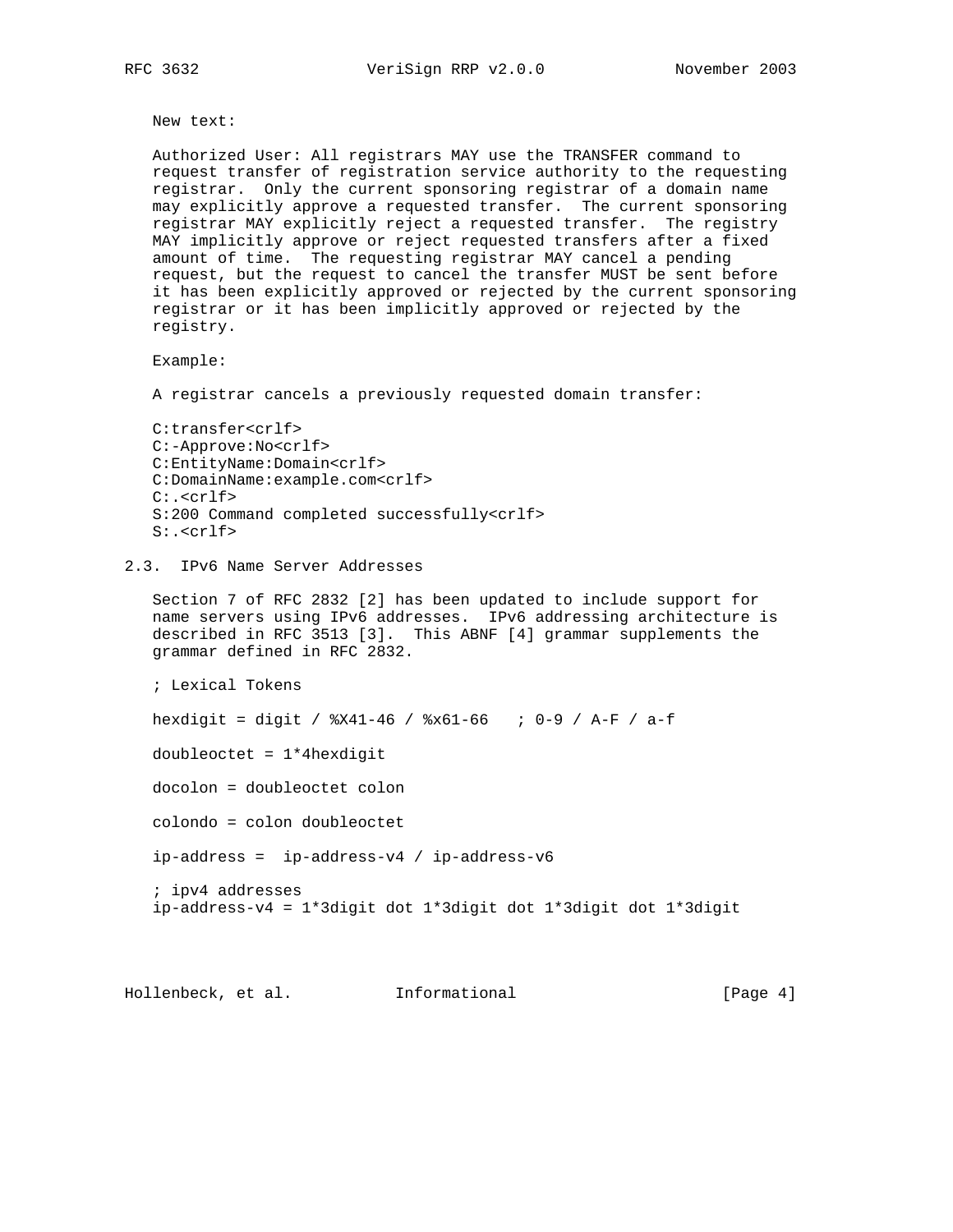ip-address-v6 = ip-address-v6-standard / ip-address-v6-compressed ; Standard form of IPv6 addresses ; 8 hexdigit strings of length 1-4 separated by colons  $\mathcal{L}$  ; Eg: 10AA:0:0:00:8:800:200C:417A ip-address-v6-standard = doubleoctet 7colondo ; Compressed form of IPv6 addresses ; Runs of zero-value octets are represented by '::'  $\mathcal{L}$  ; Examples: ; :: ==> 0:0:0:0:0:0:0:0 ; ;  $1:$   $1:$   $=$ >  $1:0:0:0:0:0:0:0:0$ ;  $2:2:$ :  $2:2:$   $== > 2:2:0:0:0:0:0:0:0$ ; 7:7:7:7:7:7:7:7:: ==> 7:7:7:7:7:7:7:0 ; ; ::1 ==> 0:0:0:0:0:0:0:1 ;  $:2:2$   $:2:2$   $=> 0:0:0:0:0:0:2:2$  ; ::7:7:7:7:7:7:7 ==> 0:7:7:7:7:7:7:7 ; ;  $E:1$  ==>  $E:0:0:0:0:0:0:1$ ;  $E:2:2$   $=$   $>$   $E:0:0:0:0:0:2:2$ ; E::6:6:6:6:6:6:6 ==> E:0:6:6:6:6:6:6 ; ; E:E::1 ==> E:E:0:0:0:0:0:1 ;  $E: E: 2:2$   $= > E: E: 0: 0: 0: 0: 2: 2$ ; E:E::5:5:5:5:5 ==> E:E:0:5:5:5:5:5 ; ; E:E:E::1 ==> E:E:E:0:0:0:0:1 ; E:E:E::2:2 ==> E:E:E:0:0:0:2:2 ; E:E:E::4:4:4:4 ==> E:E:E:0:4:4:4:4 ; ; E:E:E:E::1 ==> E:E:E:E:0:0:0:1 ; E:E:E:E::2:2 ==> E:E:E:E:0:0:2:2 ; E:E:E:E::3:3:3 ==> E:E:E:E:0:3:3:3 ; ; E:E:E:E:E::1 ==> E:E:E:E:E:0:0:1 ; E:E:E:E:E::2:2 ==> E:E:E:E:E:0:2:2 ; ; E:E:E:E:E:E::1 ==> E:E:E:E:E:E:0:1 ip-address-v6-compressed = colon colon ip-address-v6-compressed =/ 1\*7docolon colon ip-address-v6-compressed =/ colon 1\*7colondo ip-address-v6-compressed =/ docolon 1\*6colondo ip-address-v6-compressed =/ 2docolon 1\*5colondo

Hollenbeck, et al. Informational [Page 5]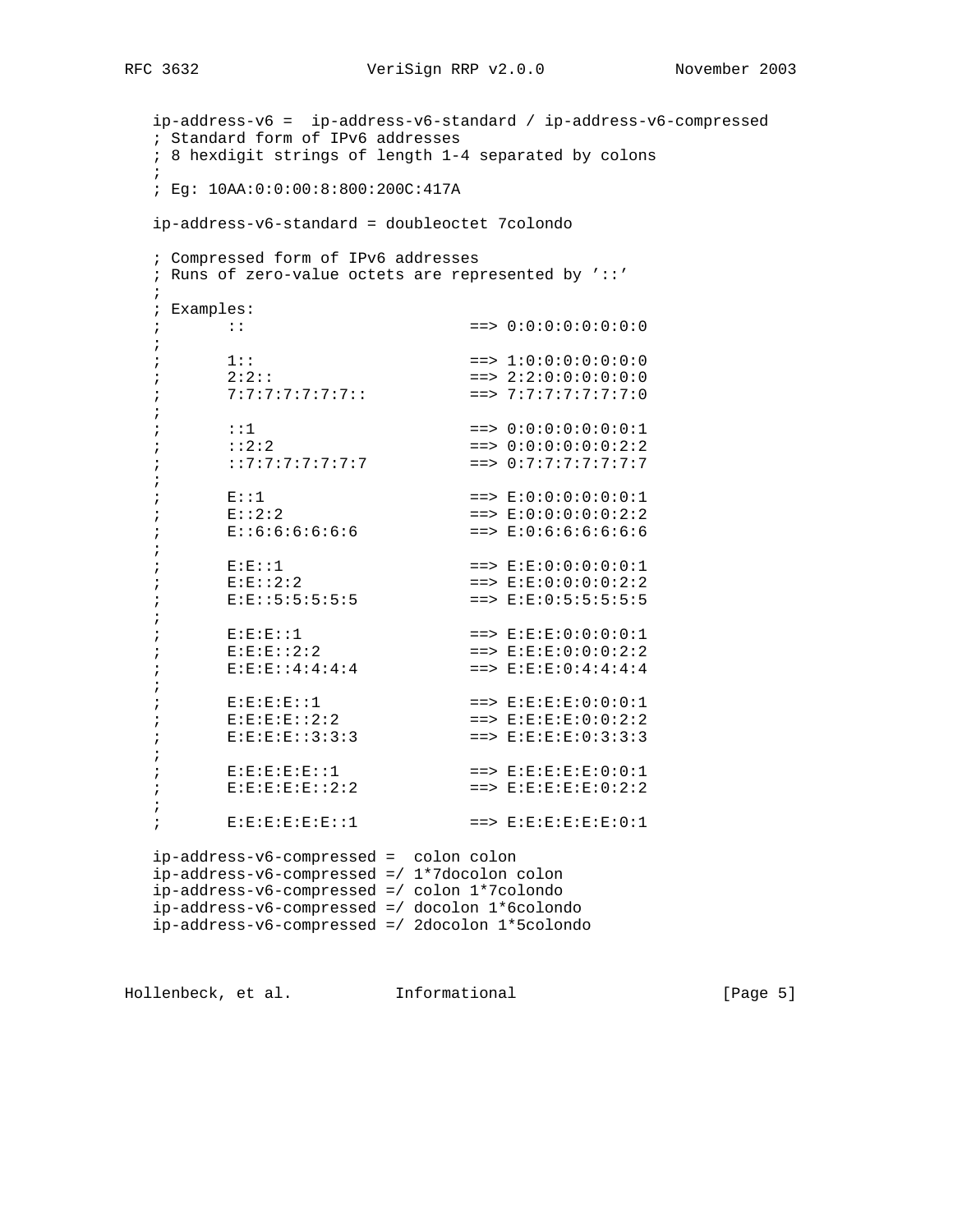ip-address-v6-compressed =/ 3docolon 1\*4colondo ip-address-v6-compressed =/ 4docolon 1\*3colondo ip-address-v6-compressed =/ 5docolon 1\*2colondo ip-address-v6-compressed =/ 6docolon colondo

3. Internationalization Considerations

 This document does not introduce any internationalization considerations that are not already documented in RFC 2832 [2].

4. IANA Considerations

 This document does not introduce any IANA considerations that are not already documented in RFC 2832 [2].

5. Security Considerations

 This document does not introduce any security considerations that are not already documented in RFC 2832 [2].

6. Acknowledgements

 The authors graciously acknowledge the contributions of John Brady, Matt Larson, Bill Manning, Erik Nordmark, and Steve Mahlstedt.

- 7. Normative References
	- [1] Bradner, S., "Key words for use in RFCs to Indicate Requirement Levels", BCP 14, RFC 2119, March 1997.
	- [2] Hollenbeck, S. and M. Srivastava, "NSI Registry Registrar Protocol (RRP) Version 1.1.0", RFC 2832, May 2000.
	- [3] Hinden, R. and S. Deering, "Internet Protocol Version 6 (IPv6) Addressing Architecture", RFC 3513, April 2003.
	- [4] Crocker, D., Ed. and P. Overell, "Augmented BNF for Syntax Specifications: ABNF", RFC 2234, November 1997.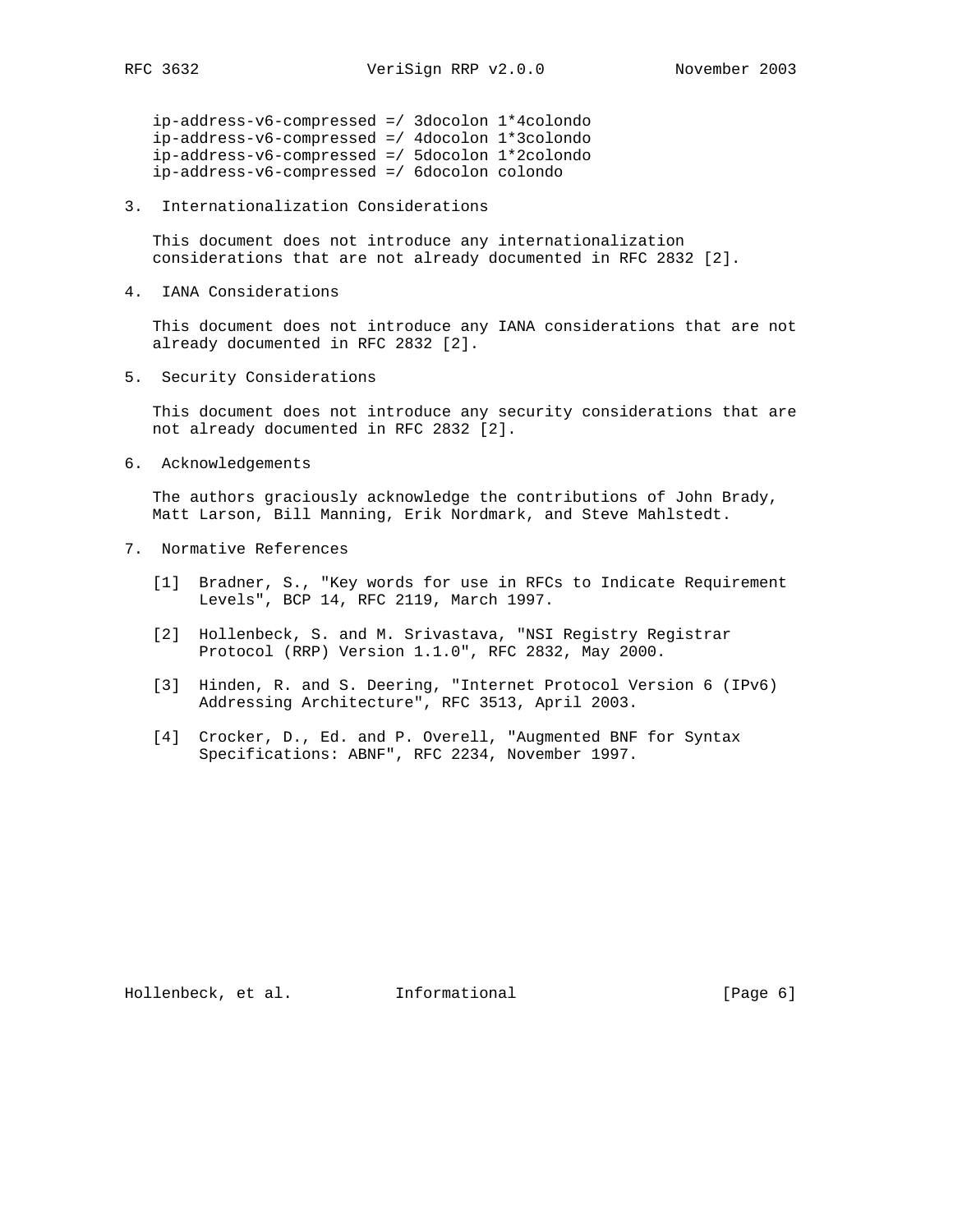8. Authors' Addresses

 Scott Hollenbeck VeriSign, Inc. 21345 Ridgetop Circle Dulles, VA 20166-6503 US

EMail: shollenbeck@verisign.com

 Srikanth Veeramachaneni VeriSign, Inc. 21345 Ridgetop Circle Dulles, VA 20166-6503 US

EMail: sveerama@verisign.com

 Suresh Yalamanchilli VeriSign, Inc. 21345 Ridgetop Circle Dulles, VA 20166-6503 US

EMail: syalamanchilli@verisign.com

Hollenbeck, et al. 1nformational [Page 7]